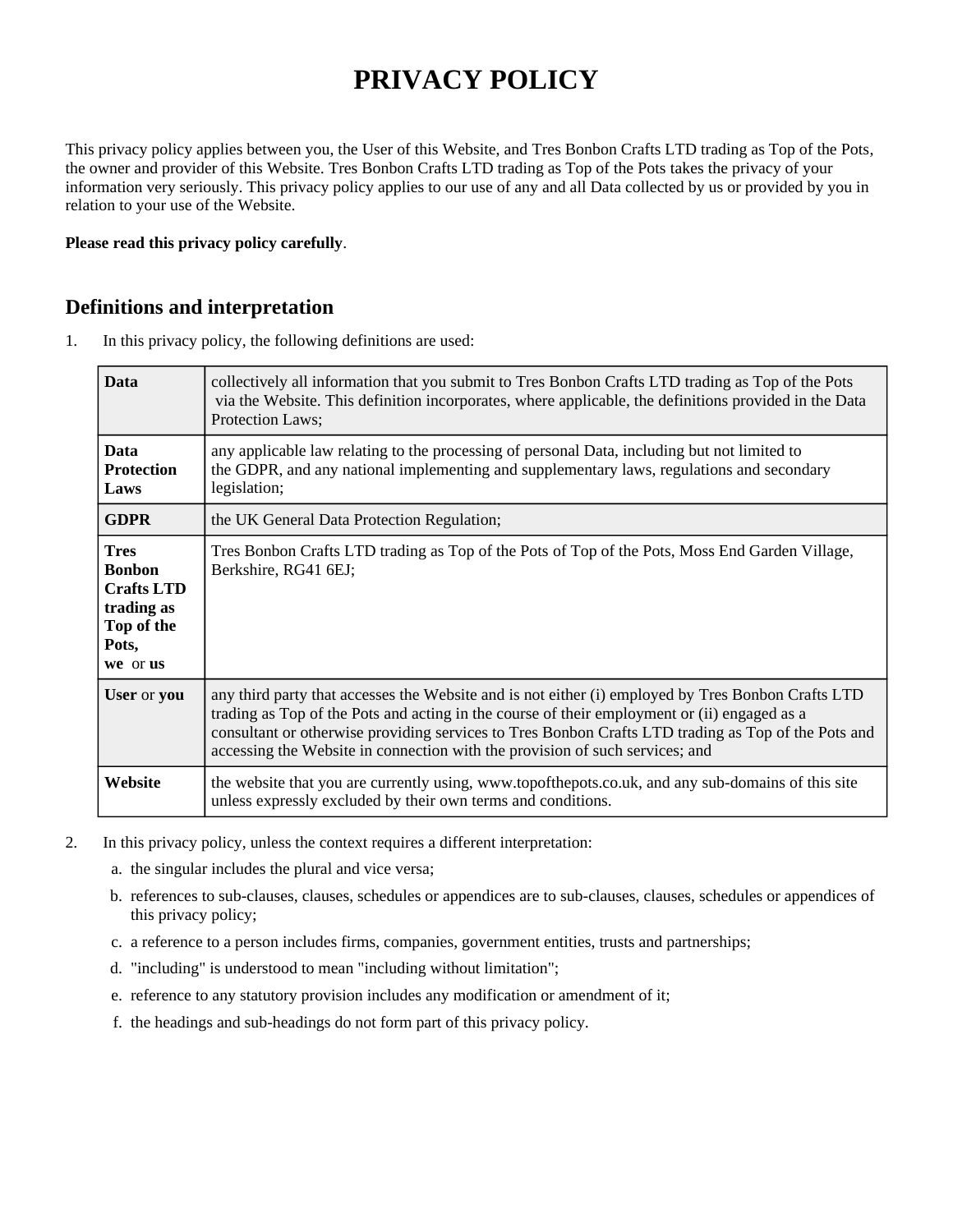## **Scope of this privacy policy**

- 3. This privacy policy applies only to the actions of Tres Bonbon Crafts LTD trading as Top of the Pots and Users with respect to this Website. It does not extend to any websites that can be accessed from this Website including, but not limited to, any links we may provide to social media websites.
- 4. For purposes of the applicable Data Protection Laws, Tres Bonbon Crafts LTD trading as Top of the Pots is the "data controller". This means that Tres Bonbon Crafts LTD trading as Top of the Pots determines the purposes for which, and the manner in which, your Data is processed.

## **Data collected**

- 5. We may collect the following Data, which includes personal Data, from you:
	- a. name;
	- b. contact Information such as email addresses and telephone numbers;
	- c. financial information such as credit / debit card numbers;

in each case, in accordance with this privacy policy.

## **How we collect Data**

- 6. We collect Data in the following ways:
	- a. data is given to us by you; and
	- b. data is collected automatically.

## **Data that is given to us by you**

- 7. Tres Bonbon Crafts LTD trading as Top of the Pots will collect your Data in a number of ways, for example:
	- a. when you contact us through the Website, by telephone, post, e-mail or through any other means;
	- b. when you make payments to us, through this Website or otherwise;
	- c. when you elect to receive marketing communications from us;

in each case, in accordance with this privacy policy.

## **Data that is collected automatically**

- 8. To the extent that you access the Website, we will collect your Data automatically, for example:
	- a. we automatically collect some information about your visit to the Website. This information helps us to make improvements to Website content and navigation, and includes your IP address, the date, times and frequency with which you access the Website and the way you use and interact with its content.

## **Our use of Data**

- 9. Any or all of the above Data may be required by us from time to time in order to provide you with the best possible service and experience when using our Website. Specifically, Data may be used by us for the following reasons:
	- a. internal record keeping;
	- b. improvement of our products / services;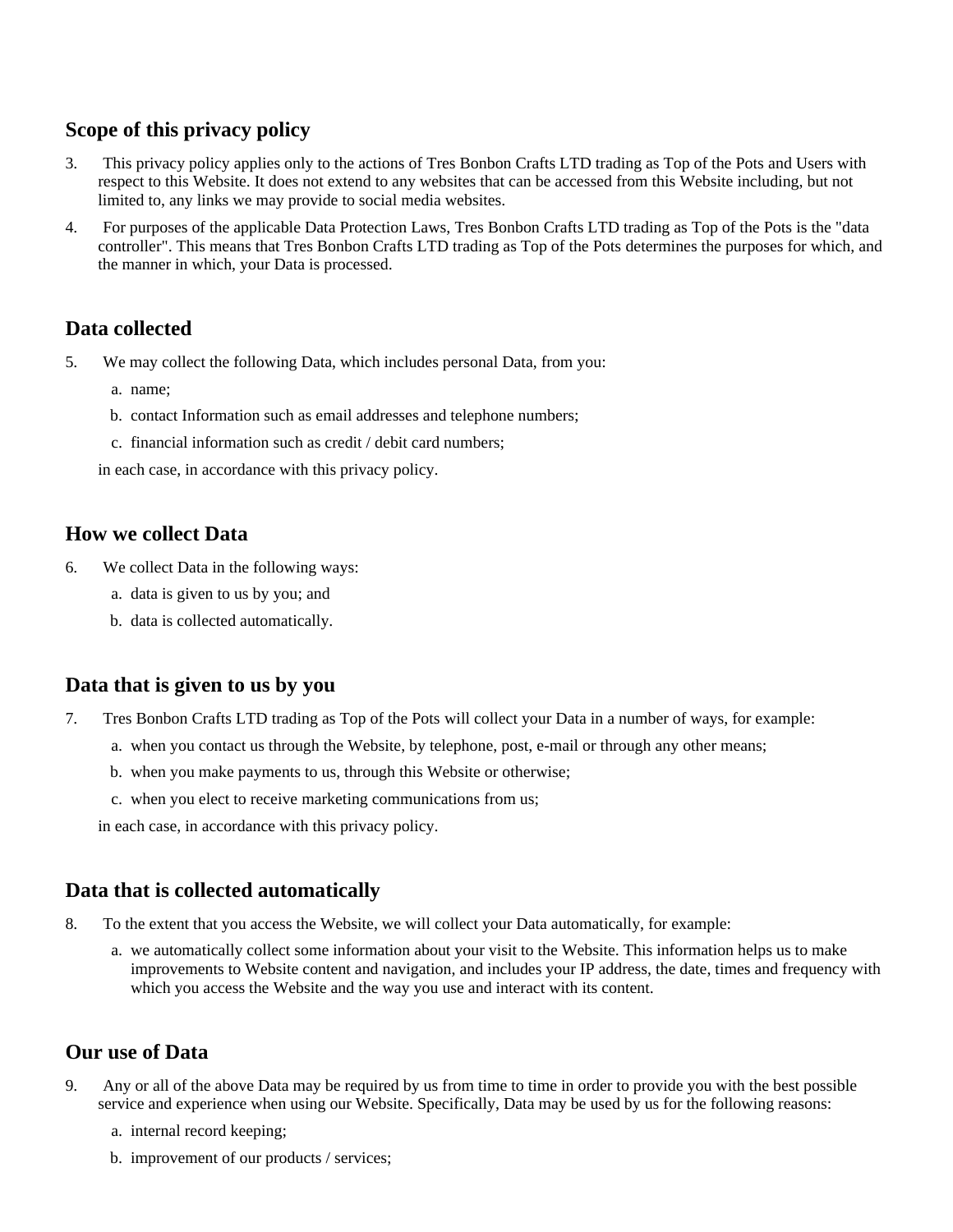- c. transmission by email of marketing materials that may be of interest to you;
- d. contact for market research purposes which may be done using email, telephone, fax or mail. Such information may be used to customise or update the Website;

in each case, in accordance with this privacy policy.

- 10. We may use your Data for the above purposes if we deem it necessary to do so for our legitimate interests. If you are not satisfied with this, you have the right to object in certain circumstances (see the section headed "Your rights" below).
- 11. For the delivery of direct marketing to you via e-mail, we'll need your consent, whether via an opt-in or soft-opt-in:
	- a. soft opt-in consent is a specific type of consent which applies when you have previously engaged with us (for example, you contact us to ask us for more details about a particular product/service, and we are marketing similar products/services). Under "soft opt-in" consent, we will take your consent as given unless you opt-out.
	- b. for other types of e-marketing, we are required to obtain your explicit consent; that is, you need to take positive and affirmative action when consenting by, for example, checking a tick box that we'll provide.
	- c. if you are not satisfied with our approach to marketing, you have the right to withdraw consent at any time. To find out how to withdraw your consent, see the section headed "Your rights" below.

#### **Keeping Data secure**

- 12. We will use technical and organisational measures to safeguard your Data, for example:
	- a. access to your account is controlled by a password and a user name that is unique to you.
	- b. we store your Data on secure servers.
	- c. payment details are encrypted using SSL technology (typically you will see a lock icon or green address bar (or both) in your browser when we use this technology.
- 13. We are certified to PCI DSS. This family of standards helps us manage your Data and keep it secure.
- 14. Technical and organisational measures include measures to deal with any suspected data breach. If you suspect any misuse or loss or unauthorised access to your Data, please let us know immediately by contacting us via this e-mail address: hello@topofthepots.co.uk.
- 15. If you want detailed information from Get Safe Online on how to protect your information and your computers and devices against fraud, identity theft, viruses and many other online problems, please visit www.getsafeonline.org. Get Safe Online is supported by HM Government and leading businesses.

#### **Data retention**

- 16. Unless a longer retention period is required or permitted by law, we will only hold your Data on our systems for the period necessary to fulfil the purposes outlined in this privacy policy or until you request that the Data be deleted.
- 17. Even if we delete your Data, it may persist on backup or archival media for legal, tax or regulatory purposes.

### **Your rights**

- 18. You have the following rights in relation to your Data:
	- a. **Right to access** the right to request (i) copies of the information we hold about you at any time, or (ii) that we modify, update or delete such information. If we provide you with access to the information we hold about you, we will not charge you for this, unless your request is "manifestly unfounded or excessive." Where we are legally permitted to do so, we may refuse your request. If we refuse your request, we will tell you the reasons why.
	- b. **Right to correct** the right to have your Data rectified if it is inaccurate or incomplete.
	- c. **Right to erase** the right to request that we delete or remove your Data from our systems.
	- d. **Right to restrict our use of your Data** the right to "block" us from using your Data or limit the way in which we can use it.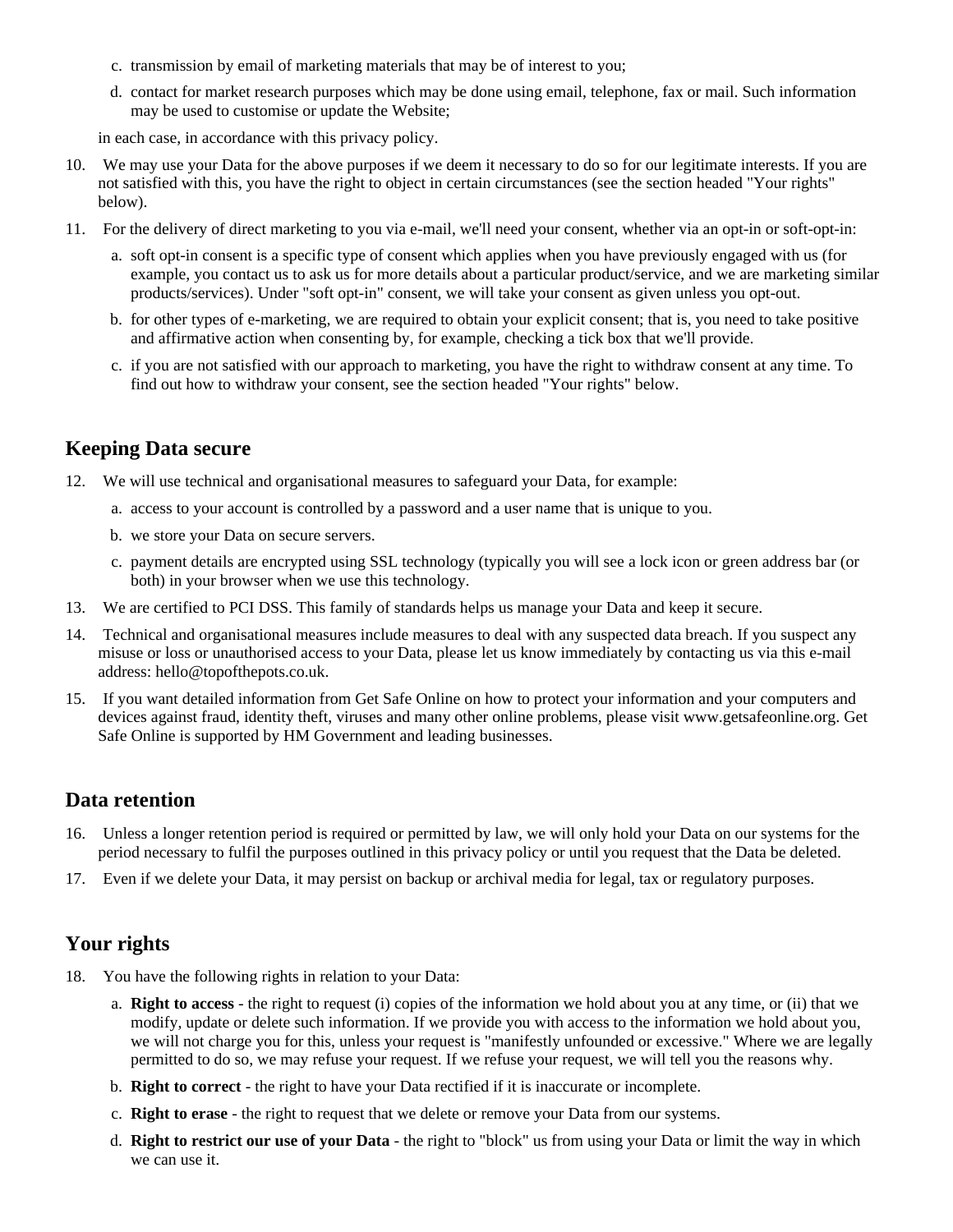- e. **Right to data portability** the right to request that we move, copy or transfer your Data.
- f. **Right to object** the right to object to our use of your Data including where we use it for our legitimate interests.
- 19. To make enquiries, exercise any of your rights set out above, or withdraw your consent to the processing of your Data (where consent is our legal basis for processing your Data), please contact us via this e-mail address: hello@topofthepots.co.uk.
- 20. If you are not satisfied with the way a complaint you make in relation to your Data is handled by us, you may be able to refer your complaint to the relevant data protection authority. For the UK, this is the Information Commissioner's Office (ICO). The ICO's contact details can be found on their website at https://ico.org.uk/.
- 21. It is important that the Data we hold about you is accurate and current. Please keep us informed if your Data changes during the period for which we hold it.

### **Links to other websites**

22. This Website may, from time to time, provide links to other websites. We have no control over such websites and are not responsible for the content of these websites. This privacy policy does not extend to your use of such websites. You are advised to read the privacy policy or statement of other websites prior to using them.

## **Changes of business ownership and control**

- 23. Tres Bonbon Crafts LTD trading as Top of the Pots may, from time to time, expand or reduce our business and this may involve the sale and/or the transfer of control of all or part of Tres Bonbon Crafts LTD trading as Top of the Pots. Data provided by Users will, where it is relevant to any part of our business so transferred, be transferred along with that part and the new owner or newly controlling party will, under the terms of this privacy policy, be permitted to use the Data for the purposes for which it was originally supplied to us.
- 24. We may also disclose Data to a prospective purchaser of our business or any part of it.
- 25. In the above instances, we will take steps with the aim of ensuring your privacy is protected.

## **General**

- 26. You may not transfer any of your rights under this privacy policy to any other person. We may transfer our rights under this privacy policy where we reasonably believe your rights will not be affected.
- 27. If any court or competent authority finds that any provision of this privacy policy (or part of any provision) is invalid, illegal or unenforceable, that provision or part-provision will, to the extent required, be deemed to be deleted, and the validity and enforceability of the other provisions of this privacy policy will not be affected.
- 28. Unless otherwise agreed, no delay, act or omission by a party in exercising any right or remedy will be deemed a waiver of that, or any other, right or remedy.
- 29. This Agreement will be governed by and interpreted according to the law of England and Wales. All disputes arising under the Agreement will be subject to the exclusive jurisdiction of the English and Welsh courts.

## **Changes to this privacy policy**

30. Tres Bonbon Crafts LTD trading as Top of the Pots reserves the right to change this privacy policy as we may deem necessary from time to time or as may be required by law. Any changes will be immediately posted on the Website and you are deemed to have accepted the terms of the privacy policy on your first use of the Website following the alterations.

You may contact Tres Bonbon Crafts LTD trading as Top of the Pots by email at hello@topofthepots.co.uk.

## **Attribution**